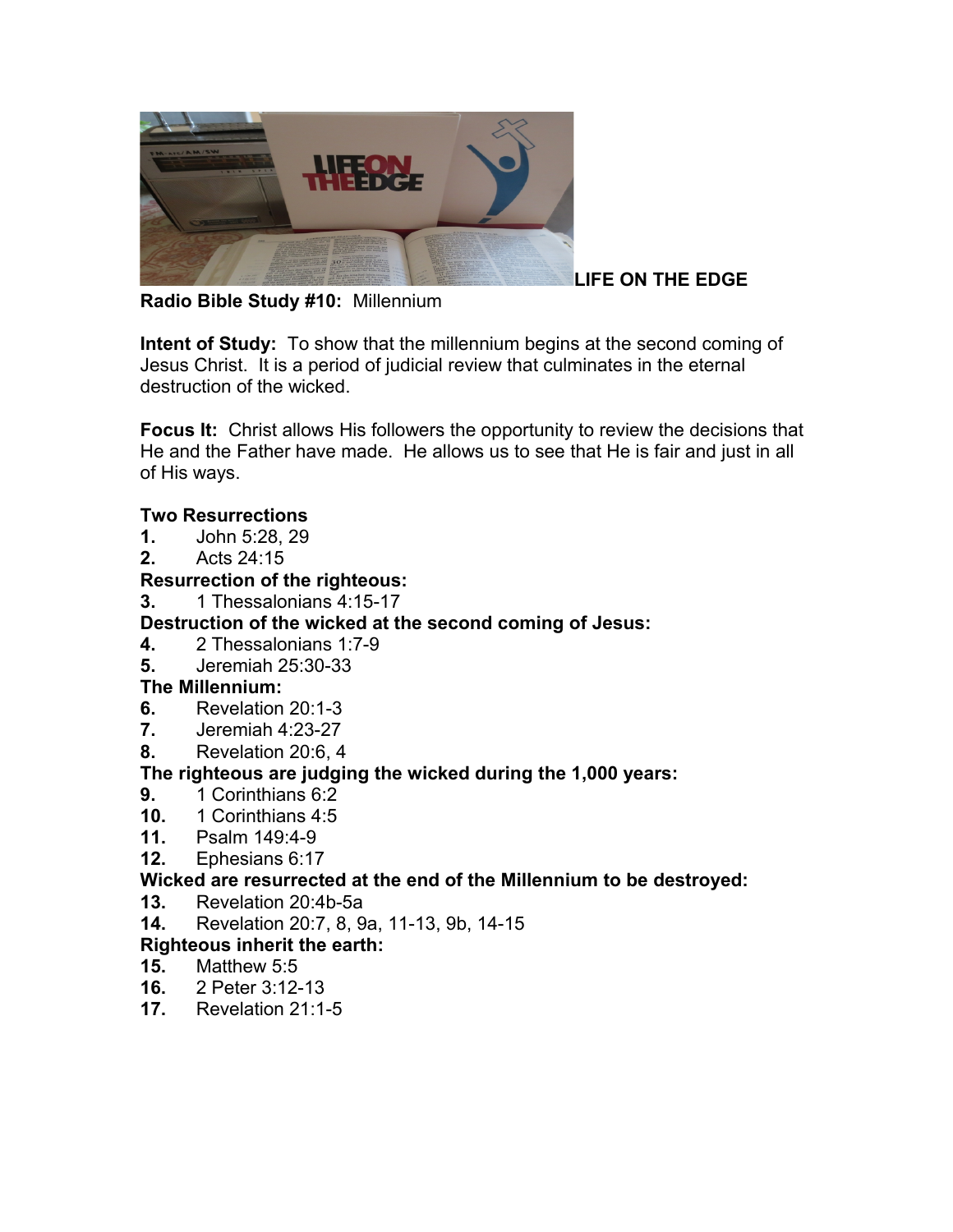#### **Share It: Two Resurrections**

- 1. John 5:28, 29
- $\leftarrow$  Here we see that there are two types of people that are resurrected. a. A resurrection of life
	- b. A resurrection of damnation

#### **Transition: The Bible also says that there are two classes of people resurrected in Acts 24:15:**

- 2. Acts 24:15
- Again here we see two classes of people resurrected: a. A resurrection of the just b. A resurrection of the unjust

### **Transition: When do these resurrections take place?**

### **Resurrection of the righteous:**

- 3. 1 Thessalonians 4:15-17
- $\leftarrow$  Scripture tells us that the "dead in Christ" rise at the second coming of Jesus. This is the resurrection that we want to come up in!
- ←

←

- ← **Transition: The righteous are raised at the second coming, what happens to the wicked people at the second coming?**
- ←

### **Destruction of the wicked at the second coming of Jesus:**

- 4. 2 Thessalonians 1:7-9
- ← Verse 7 gives us the context of the second coming.
- $\leftarrow$  Verse 8 tells us that the wicked (those that "obey not the gospel of our Lord Jesus Christ") are destroyed.
- $\leftarrow$  So at the same time that the righteous are raised, the wicked are destroyed!
- $\leftarrow$  This means that the two resurrections occur at different times.
- ←

#### ← **Transition: What will happen to the wicked that are killed at the second coming?**

←

←

- 5. Jeremiah 25:30-33
- $\leftarrow$  Verse 33 tells us that the wicked will be spread from one end of the earth to the other end of the earth. Where at this point are the righteous? They have been taken to heaven!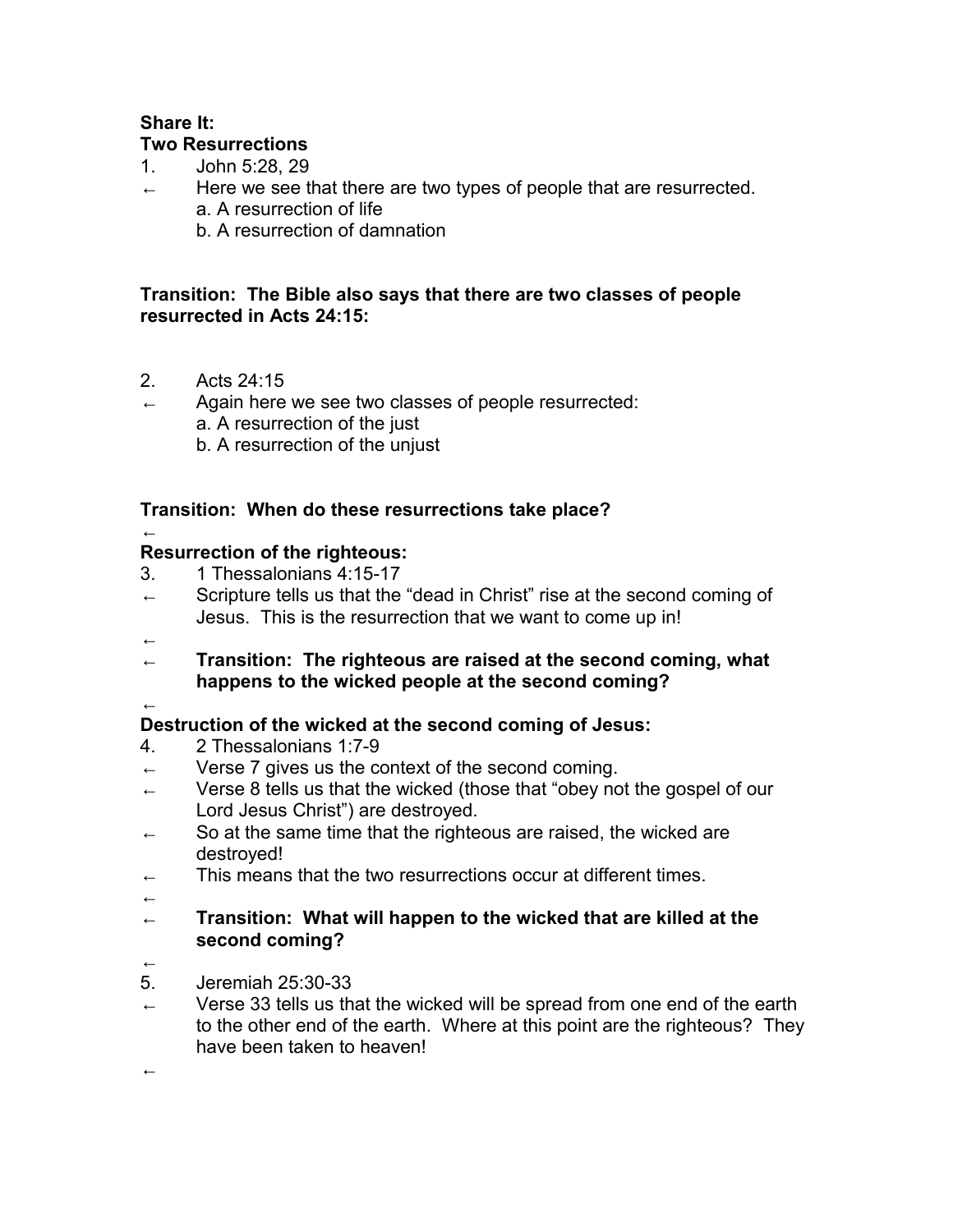← **Transition: The second coming of Jesus begins the Millennium. Revelation 19 describes the second coming of Jesus and is followed by Revelation 20 that describes the Millennium.**

#### ← **The Millennium:**

6. Revelation 20:1-3

How long is Satan bound?----------1,000 years Here is the Millennium Satan is bound in a "bottomless pit" = "abussos." THIS IS THE VERY SAME WORD THAT IS USED IN THE GREEK TRANSLATION OF THE OLD TESTAMENT IN GENESIS 1:2. Satan is bound by his chains of circumstance! The righteous are not on the earth any more and the wicked are dead!

### **Transition: Jeremiah once again brings light to this point in …**

- 7. Jeremiah 4:23-27
- $\leftarrow$  Verse 26 tell us the context of the passage... "broken down at the presence of the LORD..." ie the second coming. This earth is a bottom less pit of ruin and destruction. "Yet," God says, "I will not make a full end." Hang that on a hook in your mind and we will pull it off later.

#### ← ← **Transition: Destruction is all over the face of the earth, the wicked are dead, where are the righteous?**

- ←
- 8. Revelation 20:6, 4
- $\leftarrow$  The righteous are reigning with Christ for 1,000 years!
- ←
- ← **Transition: What will the righteous be doing during that 1,000 year period that Satan is bound to this earth?**

# ←

### **The righteous are judging the wicked:**

- 9. 1 Corinthians 6:2
- $\leftarrow$  It is during the 1,000 year period that the saints are judging the world. **Transition: Look at what Paul says two chapters earlier...**
- 10. 1 Corinthians 4:5
- $\leftarrow$  Judge nothing before the time, before the Lord comes! It is only after the Lord has come that we start judging the world and the angels.
- ←
- ← **Transition: What will be the standard for the judgment?**
- ←
- 11. Psalm 149:4-9
- $\leftarrow$  Verse 4--When is it that the Lord beautifies the meek with salvation? At the second coming.
- ← Verse 5--Where are the saints? In Glory.
- ← Verse 6--What do the saints have in their hands? A two-edged sword! What is this a representation of?